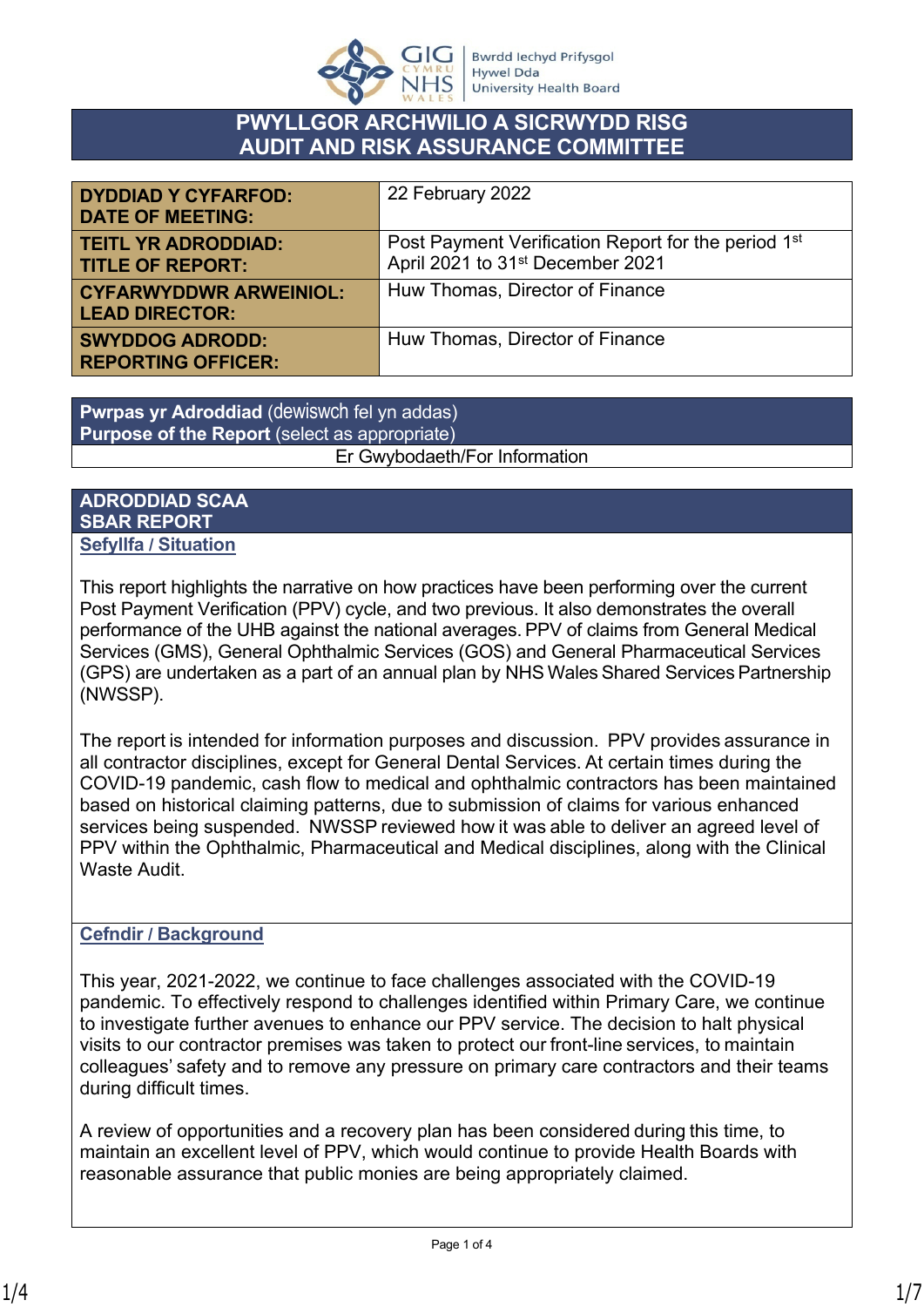### **Asesiad / Assessment**

# **General Medical Services (GMS)**

The visit plan runs on a 3-year cycle for GMS and is agreed by Health Board Audit Committees. Following review of the All Wales visit plan and the inability to perform physical visits, we concentrated on our PPV arrangements within the GMS discipline. These visits can be completed remotely and would not be intrusive or place additional requirements on local front-line service provision. Remote access verification would take place based on a sample of claims submitted from April 2019 to March 2020, due to the sudden decrease of claims from the point of lockdown in March 2020.

It was agreed by the General Practitioner Committee Wales and Heads of Primary Care that PPV proceed with the GMS visits during the 2021-2022 financial year as part of the PPV three-yearly cycle, utilising 2019-2020 claim data from April 2021.

### **General Ophthalmic Services (GOS)**

Pre COVID-19, the visit plan for GOS 2020-2021 was agreed by Health Board Audit Committees. However, ophthalmic practices were unable to remain open to the public for certain periods and this is a service where PPV teams did not have the ability to undertake reviews via remote access. We explored PPV remote access options, with full support from Optometry Wales, and have begun to carry out these visits via Microsoft TEAMS which is proving successful. Future visits will now be included in the 2022-2023 visit plan and we are hoping to increase the number of contractors as we progress in this new way of working which is being encouraged by Welsh Government. We also continue to undertake the GOS quarterly patient letter programme across Wales to provide additional elements of assurance to our Health Boards.

### **Pharmacy Services (GPS)**

Due to COVID-19, the Medicines Use Review (MUR) service was stopped in March 2020.   In 2022, NWSSP is hoping to introduce a pilot for two new service checks by PPV, which are the Quality and Safety Scheme and the Collaborative Working Scheme.

PPV are currently conducting Bonus Payment checks (as requested by Welsh Government) relating to payments claimed and made to all Health Service staff in 2021.

The additional reports submitted detail specific risks as outliers in a traffic light system, and provide the narrative for what PPV, Primary Care, Finance and Counter Fraud consider to be the best approach to support practices in improving.

The GMS statistics worksheet now separates the routine and the revisit averages.

Revisits are generally higher percentages due to 100% of the claims being checked over a longer period.

### **Argymhelliad / Recommendation**

The Audit & Risk Assurance Committee is requested to note the contents of this report.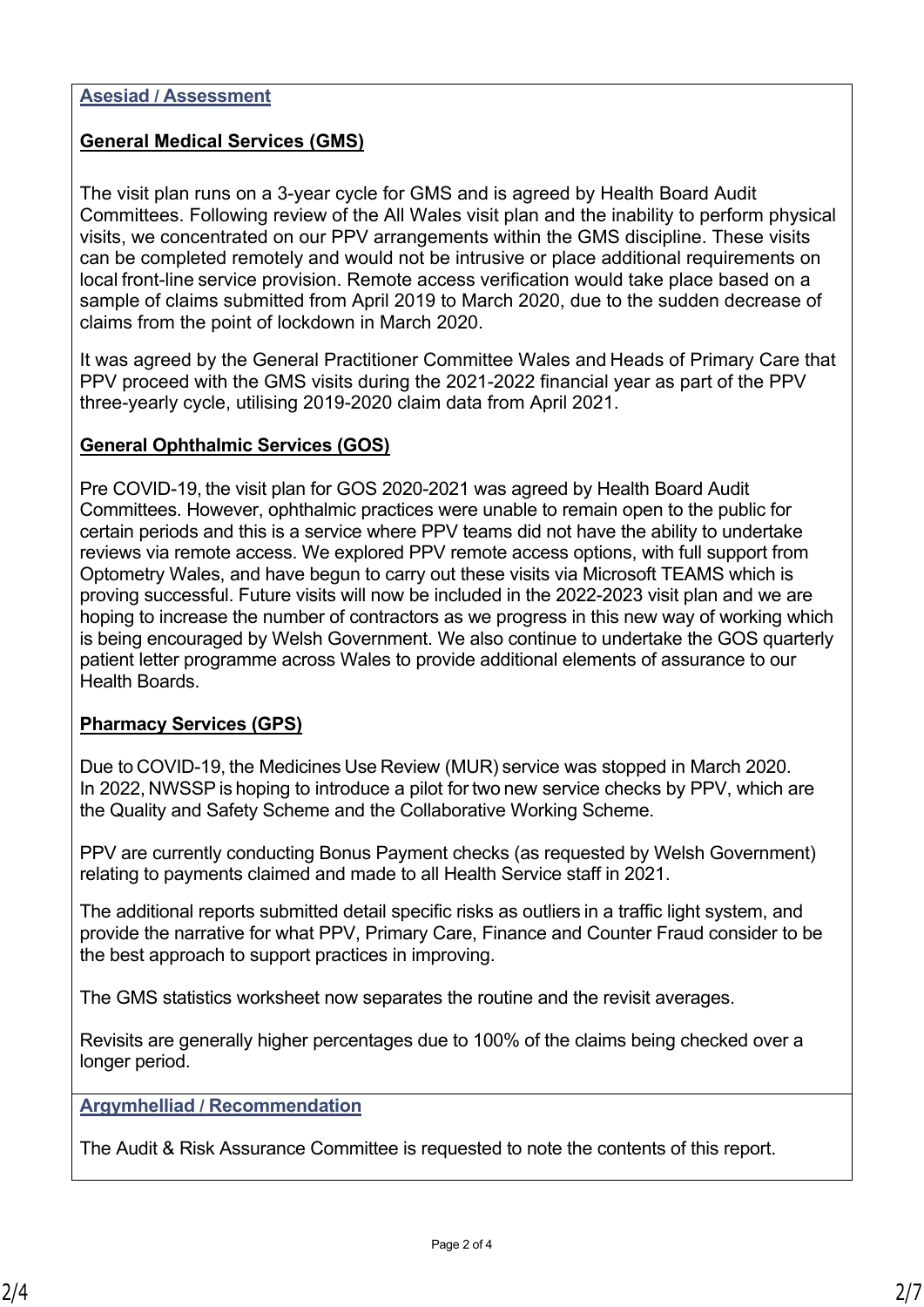| Amcanion: (rhaid cwblhau)<br>Objectives: (must be completed)                                                                                             |                                                                                                                   |
|----------------------------------------------------------------------------------------------------------------------------------------------------------|-------------------------------------------------------------------------------------------------------------------|
| <b>Committee ToR Reference:</b><br><b>Cyfeirnod Cylch Gorchwyl y Pwyllgor:</b>                                                                           | 3.15 Receive an assurance on Post Payment<br>Verification Audits through quarterly reporting to the<br>Committee. |
| Cyfeirnod Cofrestr Risg Datix a Sgôr<br><b>Cyfredol:</b><br>Datix Risk Register Reference and<br>Score:                                                  | N/A                                                                                                               |
| Safon(au) Gofal ac lechyd:<br>Health and Care Standard(s):                                                                                               | Governance, Leadership and Accountability<br>7. Staff and Resources                                               |
| <b>Amcanion Strategol y BIP:</b><br><b>UHB Strategic Objectives:</b>                                                                                     | 3. Striving to deliver and develop excellent services<br>6. Sustainable use of resources                          |
| <b>Amcanion Llesiant BIP:</b><br><b>UHB Well-being Objectives:</b><br><b>Hyperlink to HDdUHB Well-being</b><br><b>Objectives Annual Report 2018-2019</b> | 8. Transform our communities through collaboration<br>with people, communities and partners                       |

| <b>Gwybodaeth Ychwanegol:</b><br><b>Further Information:</b>                                                                                                                    |                                                                                              |
|---------------------------------------------------------------------------------------------------------------------------------------------------------------------------------|----------------------------------------------------------------------------------------------|
| Ar sail tystiolaeth:<br><b>Evidence Base:</b>                                                                                                                                   | Evidence is collated based on claims submitted by<br>contractors of a specific sample period |
| <b>Rhestr Termau:</b><br><b>Glossary of Terms:</b>                                                                                                                              | Included in the body of the report                                                           |
| Partïon / Pwyllgorau â ymgynhorwyd<br>ymlaen llaw y Pwyllgor Archwilio a<br>Sicrwydd Risg:<br>Parties / Committees consulted prior<br>to Audit and Risk Assurance<br>Committee: | N/A                                                                                          |

| <b>Effaith: (rhaid cwblhau)</b><br>Impact: (must be completed) |                                                        |
|----------------------------------------------------------------|--------------------------------------------------------|
| <b>Ariannol / Gwerth am Arian:</b>                             | To promote value for money by deterring and preventing |
| <b>Financial / Service:</b>                                    | fraud and loss                                         |
| <b>Ansawdd / Gofal Claf:</b>                                   | N/A                                                    |
| <b>Quality / Patient Care:</b>                                 |                                                        |
| <b>Gweithlu:</b>                                               | N/A                                                    |
| <b>Workforce:</b>                                              |                                                        |
| <b>Risg:</b>                                                   | N/A                                                    |
| <b>Risk:</b>                                                   |                                                        |
| <b>Cyfreithiol:</b>                                            | N/A                                                    |
| Legal:                                                         |                                                        |
| <b>Enw Da:</b>                                                 | N/A                                                    |
| <b>Reputational:</b>                                           |                                                        |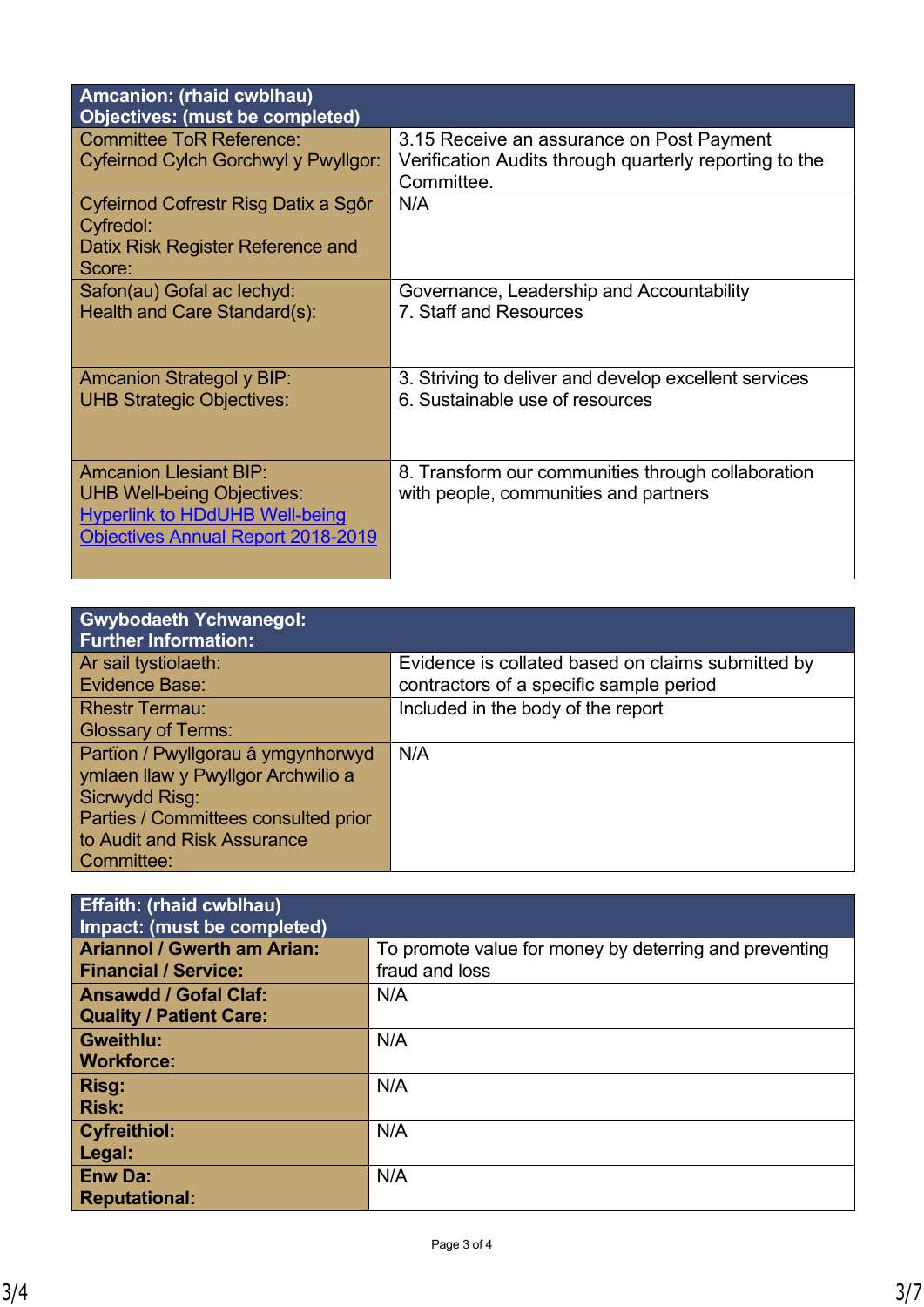| <b>Gyfrinachedd:</b><br><b>Privacy:</b>  | N/A |
|------------------------------------------|-----|
| <b>Cydraddoldeb:</b><br><b>Equality:</b> | N/A |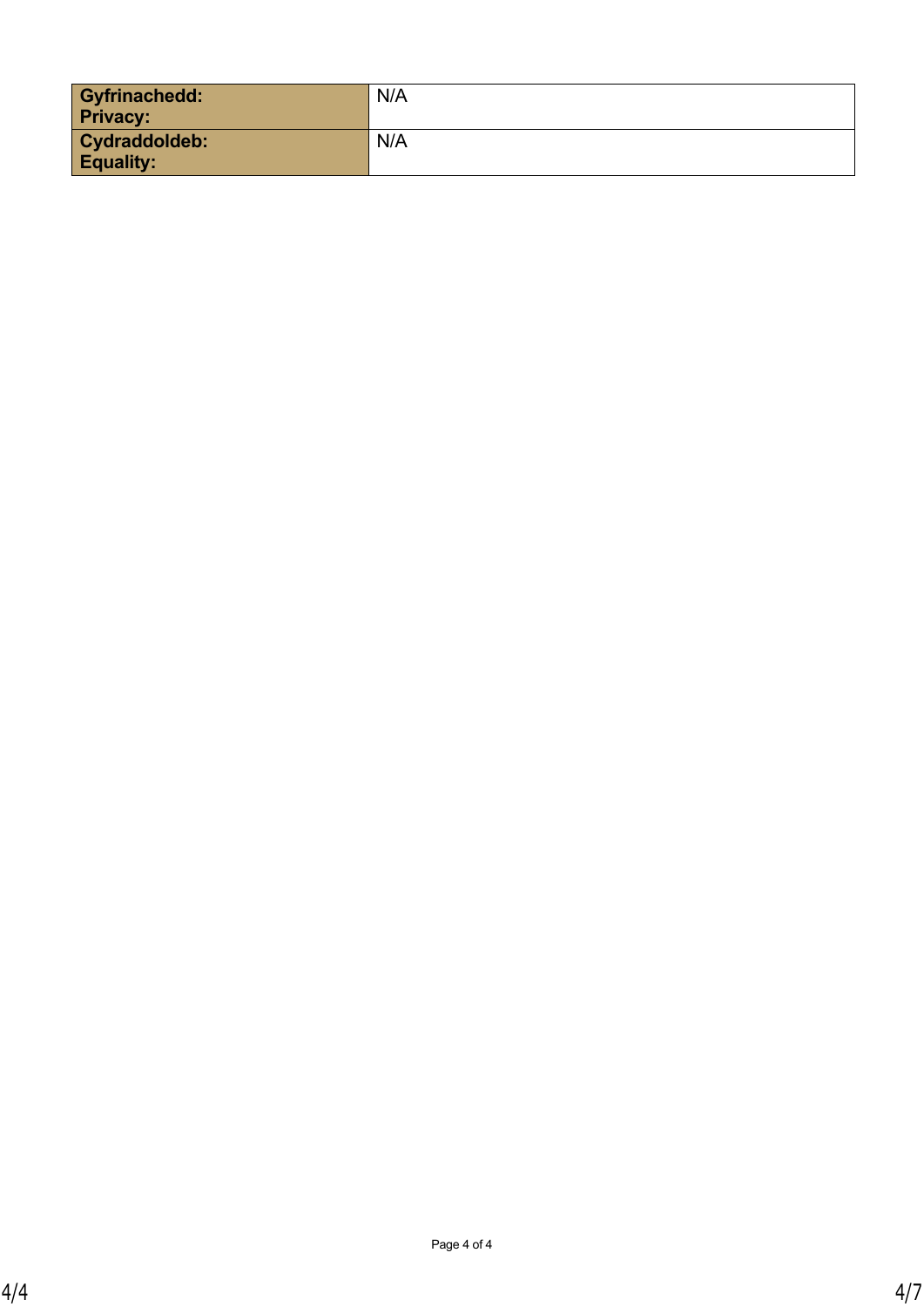|                    | Hywel Dda University Health Board |                |                    |           |               |                |                                                      |            |               |            |             |                        |               |           |
|--------------------|-----------------------------------|----------------|--------------------|-----------|---------------|----------------|------------------------------------------------------|------------|---------------|------------|-------------|------------------------|---------------|-----------|
|                    |                                   |                |                    |           |               |                | GMS PPV Progress Report: April 2021 to December 2021 |            |               |            |             |                        |               |           |
|                    |                                   |                |                    |           |               |                |                                                      |            |               |            |             |                        |               |           |
|                    |                                   | $0 - 4%$       | Low risk           |           |               |                | <b>UHB Claim error % Ave</b>                         | 4.51%      |               |            |             |                        |               |           |
|                    |                                   | 5-9%           | <b>Medium risk</b> |           |               |                | Wales claim error % Ave                              |            |               |            |             |                        |               |           |
|                    |                                   | $10% +$        | <b>High risk</b>   |           |               |                | 2019/20 recovery amount                              | £16,530.55 |               |            |             |                        |               |           |
|                    |                                   |                |                    |           |               |                |                                                      |            |               |            |             |                        |               |           |
|                    |                                   |                | Visit 1            |           |               |                | Visit 2                                              |            |               |            |             | Visit 3                |               |           |
| Practice code      | Visit date                        | Visit type     | Claim error %      | Recovery  | Visit date    | Visit type     | Claim error %                                        | Recovery   | Visit date    | Visit type | Sample size | <b>Claim errors</b>    | Claim error % | Recovery  |
| <b>Practice 1</b>  | Dec-11                            | Routine        | 9.96%              | £0.00     | Jun-14        | Routine        | 1.99%                                                | £124.82    | May-21        | Routine    | 382         | 12                     | 3.14%         | £300.28   |
| <b>Practice 2</b>  | <b>Jul-18</b>                     | Routine        | 3.74%              | £297.94   | Oct-19        | <b>REVISIT</b> | 5.55%                                                | £930.40    | $Jul-21$      | Routine    | 573         | 15                     | 2.62%         | £499.74   |
| Practice 3         | Jan-18                            | Routine        | 2.43%              | £674.17   | Jun-19        | <b>REVISIT</b> | 1.64%                                                | £207.84    | Apr-21        | Routine    | 330         | 4                      | 1.21%         | £222.54   |
| Practice 4         | Mar-16                            | Routine        | 3.95%              | £311.31   | Aug-17        | <b>REVISIT</b> | 27.34%                                               | £7,175.55  | Jun-21        | Routine    | 216         | 12                     | 5.56%         | £190.38   |
| <b>Practice 5</b>  | Oct-14                            | Routine        | 1.42%              | £100.40   | Jan-18        | Routine        | 0.76%                                                | £50.42     | Jun-21        | Routine    | 507         | 6                      | 1.18%         | £320.40   |
| Practice 6         | <b>Jun-18</b>                     | Routine        | 3.87%              | £829.61   | <b>Nov-19</b> | <b>REVISIT</b> | 17.53%                                               | £1,514.80  | <b>Jul-21</b> | Routine    | 520         | 11                     | 2.12%         | £1,037.89 |
| <b>Practice 7</b>  | Nov-16                            | <b>REVISIT</b> | 5.34%              | £398.29   | Oct-17        | Routine        | 1.13%                                                | £119.56    | Aug-21        | Routine    | 379         | 36                     | 9.50%         | £1,976.73 |
| <b>Practice 8</b>  | Dec-17                            | Routine        | 4.12%              | £743.93   | <b>Jul-19</b> | <b>REVISIT</b> | 10.55%                                               | £417.76    | Sep-21        | Routine    | 325         | 14                     | 4.31%         | £417.76   |
| <b>Practice 9</b>  | Mar-18                            | Routine        | 1.69%              | £202.03   | Aug-19        | <b>REVISIT</b> | 1.34%                                                | £144.68    | $Jul-21$      | Routine    | 569         | 10                     | 1.76%         | £357.36   |
| Practice 10        | Mar-15                            | Routine        | 0.34%              | £7.71     | Apr-18        | Routine        | 2.46%                                                | £138.51    | <b>Jun-21</b> | Routine    | 318         | 19                     | 5.97%         | £766.67   |
| Practice 11        | Apr-17                            | Routine        | 3.43%              | £460.08   | May-19        | <b>REVISIT</b> | 23.08%                                               | £811.73    | Oct-21        | Routine    | 400         | 6                      | 1.50%         | £414.01   |
| <b>Practice 12</b> | May-18                            | Routine        | 2.84%              | £295.55   | Aug-19        | <b>REVISIT</b> | 3.28%                                                | £19.60     | Dec-21        | Routine    |             | Visit file in progress |               |           |
| Practice 13        | Dec-14                            | Routine        | 0.97%              | £53.29    | <b>Jun-17</b> | Routine        | 0.87%                                                | £39.30     | May-21        | Routine    | 310         | 53                     | 17.10%        | £1,124.55 |
| Practice 14        | Sep-17                            | Routine        | 3.02%              | £183.30   | Mar-20        | <b>REVISIT</b> | 8.23%                                                | £3,554.25  | <b>Jul-21</b> | Routine    | 351         | 14                     | 3.99%         | £471.62   |
| Practice 15        | Dec-18                            | Routine        | 5.28%              | £704.99   | Jan-21        | <b>REVISIT</b> | 26.47%                                               | £990.00    | Aug-21        | Routine    | 440         | 27                     | 6.14%         | £700.59   |
| Practice 16        | <b>Nov-15</b>                     | <b>REVISIT</b> | 1.31%              | £287.80   | Aug-18        | Routine        | 0.73%                                                | £78.94     | Aug-21        | Routine    | 497         | 5                      | 1.01%         | £462.22   |
| Practice 17        | Nov-18                            | Routine        | 5.62%              | £634.35   | $Jan-20$      | <b>REVISIT</b> | 61.54%                                               | £1,541.76  | Aug-21        | Routine    | 353         | 11                     | 3.12%         | £553.02   |
| Practice 18        | Sep-17                            | Routine        | 3.58%              | £570.23   | <b>Nov-19</b> | <b>REVISIT</b> | 11.48%                                               | £3,282.54  | <b>Jul-21</b> | Routine    | 408         | 10                     | 2.45%         | £589.78   |
| Practice 19        | Jan-19                            | Routine        | 2.90%              | £166.02   | Jan-21        | <b>REVISIT</b> | 0.00%                                                | £0.00      | Sep-21        | Routine    | 273         | 8                      | 2.93%         | £470.72   |
| <b>Practice 20</b> | Oct-18                            | Routine        | 5.03%              | £1,189.79 | Feb-20        | <b>REVISIT</b> | 13.41%                                               | £1,070.00  | Sep-21        | Routine    |             | Visit file in progress |               |           |
| <b>Practice 21</b> | <b>Nov-16</b>                     | Routine        | 1.98%              | £125.77   | Jun-18        | Routine        | 10.31%                                               | £1,037.69  | Aug-21        | Routine    | 328         | 37                     | 11.28%        | £544.18   |
| <b>Practice 22</b> | May-17                            | Routine        | 2.85%              | £573.20   | Jun-19        | <b>REVISIT</b> | 29.41%                                               | £1,328.85  | $May-21$      | Routine    | 673         | 28                     | 4.16%         | £522.14   |
| <b>Practice 23</b> | Sep-18                            | Routine        | 8.13%              | £1,467.62 | <b>Nov-20</b> | <b>REVISIT</b> | 29.90%                                               | £5,005.00  | Oct-21        | Routine    | 248         |                        | 0.40%         | £25.84    |
| Practice 24        | Mar-18                            | Routine        | 5.93%              | £467.57   | Jan-20        | <b>REVISIT</b> | 11.44%                                               | £1,418.92  | Aug-21        | Routine    | 275         | 23                     | 8.36%         | £937.13   |
| Practice 25        | Oct-17                            | Routine        | 3.45%              | £208.69   | Jun-19        | <b>REVISIT</b> | 4.31%                                                | £1,027.95  | Aug-21        | Routine    |             | Visit file in progress |               |           |

|                      | Visit 1           |                |                                       |            | Visit 2       |                |               | Visit 3   |                   |                |                                             |                        |                 |           |
|----------------------|-------------------|----------------|---------------------------------------|------------|---------------|----------------|---------------|-----------|-------------------|----------------|---------------------------------------------|------------------------|-----------------|-----------|
| <b>Practice code</b> | <b>Visit date</b> |                | Visit type   Claim error %   Recovery |            | Visit date    | Visit type     | Claim error % | Recovery  | <b>Visit date</b> | Visit type     | Claim error %<br>Sample size   Claim errors |                        | <b>Recovery</b> |           |
| Practice 26          | Jul-18            | Routine        | 15.62%                                | £6,621.80  | Oct-20        | Routine        | 8.70%         | £924.19   | Oct-21            | <b>REVISIT</b> | 95                                          | 34                     | 35.79%          | £3,515.00 |
| <b>Practice 27</b>   | Jan-18            | <b>REVISIT</b> | 14.01%                                | £10,547.09 | Mar-19        | Routine        | <b>11.75%</b> | £1,367.66 | Sep-21            | <b>REVISIT</b> |                                             | Visit file in progress |                 |           |
| Practice 28          | Aua-16            | Routine        | $3.49\%$                              | £242.20    | Jan-20        | <b>REVISIT</b> | 3.16%         | £380.32   | Dec-21            | <b>REVISIT</b> | Visit file in progress                      |                        |                 |           |
| <b>Practice 29</b>   | Aua-18            | <b>REVISIT</b> | 2.33%                                 | £167.53    | <b>Nov-19</b> | Routine        | 1.66%         | £445.53   | Aug-21            | <b>REVISIT</b> | 37<br>2.70%                                 |                        | £110.00         |           |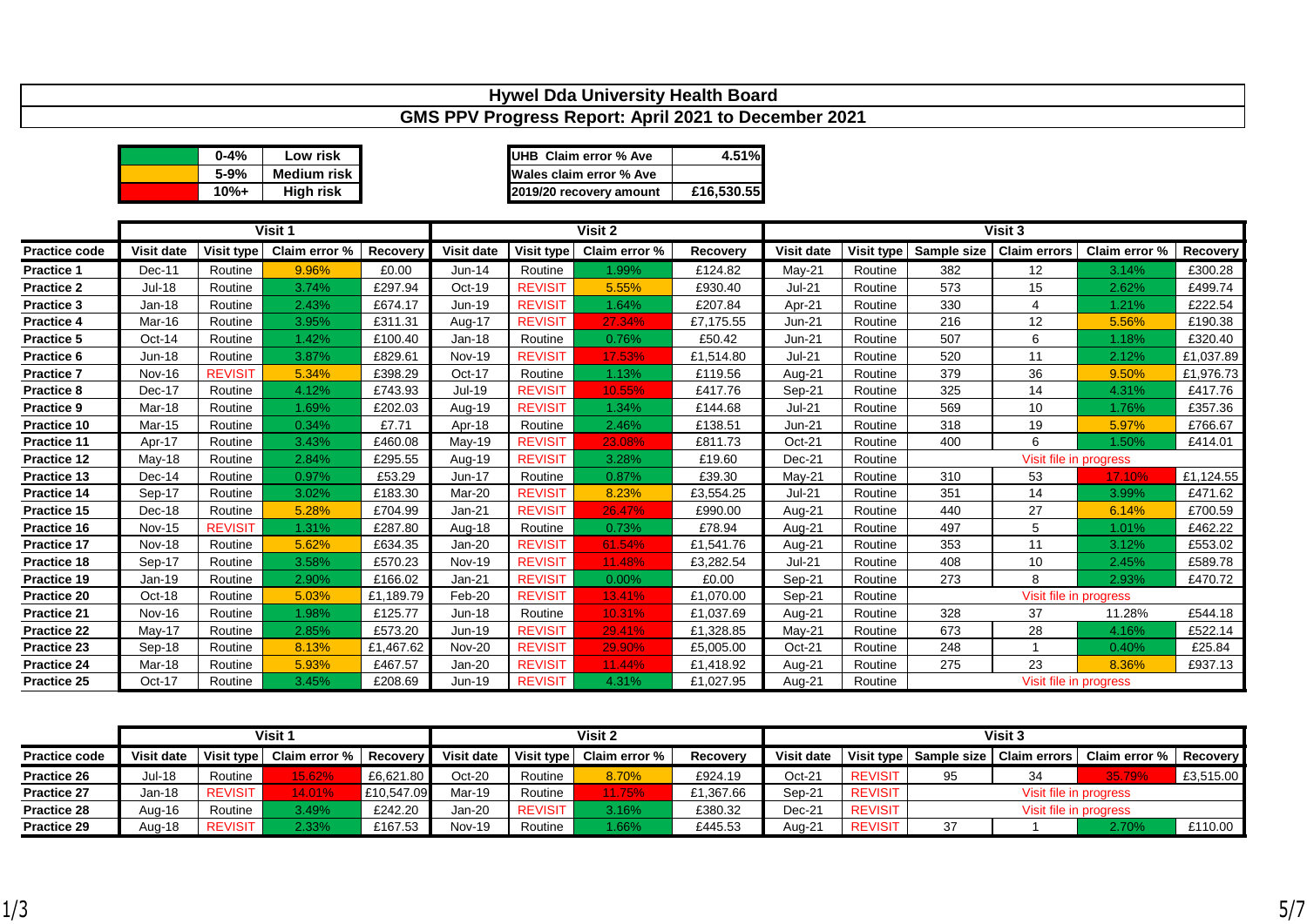# **GMS STATISTICS**

|                                          |           | <b>Health Board</b> |            |           | <b>All Wales</b>          |             |
|------------------------------------------|-----------|---------------------|------------|-----------|---------------------------|-------------|
|                                          | 2019/2020 | 2020/2021           | 2021/2022  | 2019/2020 | 2020/2021                 | 2021/2022   |
| Number of<br>practices visited           | 36        | 15                  | 29         | 234       | 186                       | 185         |
| <b>Amount of claims</b><br>sampled       | 38,524    | 7,120               | 8,807      | 171,919   | 86,455                    | 52,452      |
| <b>Claim errors</b><br>lidentified       | 4516      | 1306                | 397        | 21,550    | 9,964                     | 4166        |
| <b>Average claim</b><br>error rate       | 11.72%    | 18.34%              | 4.51%      | 12.53%    | 11.53%                    | 7.94%       |
| Recovery amount [£115,710.40] £39,880.65 |           |                     | £16,530.55 |           | £466,107.55   £234,085.37 | £129,548.58 |

|                                    | <b>Health Board - ROUTINE</b> |           |            |            | <b>All Wales - ROUTINE</b> |            |
|------------------------------------|-------------------------------|-----------|------------|------------|----------------------------|------------|
|                                    | 2019/2020                     | 2020/2021 | 2021/2022  | 2019/2020  | 2020/2021                  | 2021/2022  |
| Number of<br>practices visited     | 12                            | 8         | 25         | 129        | 121                        | 115        |
| <b>Amount of claims</b><br>sampled | 16,054                        | 2,214     | 8,675      | 62,694     | 20,188                     | 26,879     |
| <b>Claim errors</b><br>lidentified | 728                           | 147       | 362        | 3,015      | 1,592                      | 1336       |
| <b>Average claim</b><br>error rate | 4.53%                         | 6.64%     | 4.17%      | 4.80%      | 7.89%                      | 4.97%      |
| <b>Recovery amount</b>             | £18,264.47                    | £9,616.41 | £12,905.55 | £85,165.13 | £67,132.94                 | £58,485.37 |

|                                    |               | <b>Health Board - REVISIT</b> |           |           | <b>All Wales - REVISIT</b> |            |
|------------------------------------|---------------|-------------------------------|-----------|-----------|----------------------------|------------|
|                                    | 2019/2020     | 2020/2021                     | 2021/2022 | 2019/2020 | 2020/2021                  | 2021/2022  |
| Number of<br>practices visited     | 24            |                               | 4         | 105       | 70                         | 60         |
| <b>Amount of claims</b><br>sampled | 22,470        | 4,906                         | 132       | 109,225   | 59,171                     | 21,943     |
| <b>Claim errors</b><br>lidentified | 3788          | 1159                          | 35        | 18,535    | 8,372                      | 2306       |
| Average claim<br>error rate        | <b>16.86%</b> | 23.62%                        | 26.51%    | 16.97%    | 14.15%                     | 10.51%     |
| <b>Recovery amount</b>             | £97,445.93    | £30,264.24                    | £3,625.00 |           | £380,942.42   £166,952.43  | £71,063.21 |

| <b>Health Board</b>    |            |  |
|------------------------|------------|--|
| 2021/2022<br>2020/2021 |            |  |
| 15                     | 29         |  |
| 7,120                  | 8,807      |  |
| 1306                   | 397        |  |
| 18.34%                 | 4.51%      |  |
| £39,880.65             | £16,530.55 |  |

| <b>Health Board - ROUTINE</b> |           |            |  |            | <b>All Wales - ROUTINE</b> |            |
|-------------------------------|-----------|------------|--|------------|----------------------------|------------|
| 2020                          | 2020/2021 | 2021/2022  |  | 2019/2020  | 2020/2021                  | 2021/2022  |
| $\overline{2}$                | 8         | 25         |  | 129        | 121                        | 115        |
| 054                           | 2,214     | 8,675      |  | 62,694     | 20,188                     | 26,879     |
| 28                            | 147       | 362        |  | 3,015      | 1,592                      | 1336       |
| 3%                            | 6.64%     | 4.17%      |  | 4.80%      | 7.89%                      | 4.97%      |
| .64.47                        | £9,616.41 | £12,905.55 |  | £85,165.13 | £67,132.94                 | £58,485.37 |

| <b>Health Board - REVISIT</b> |            |           | <b>All Wales - REVISIT</b> |           |            |
|-------------------------------|------------|-----------|----------------------------|-----------|------------|
| 2019/2020                     | 2020/2021  | 2021/2022 | 2019/2020                  | 2020/2021 | 2021/2022  |
| 24                            |            | 4         | 105                        | 70        | 60         |
| 22,470                        | 4,906      | 132       | 109,225                    | 59,171    | 21,943     |
| 3788                          | 1159       | 35        | 18,535                     | 8,372     | 2306       |
| 16.86%                        | 23.62%     | 26.51%    | 16.97%                     | 14.15%    | 10.51%     |
| £97,445.93                    | £30,264.24 | £3,625.00 | £380,942.42   £166,952.43  |           | £71,063.21 |